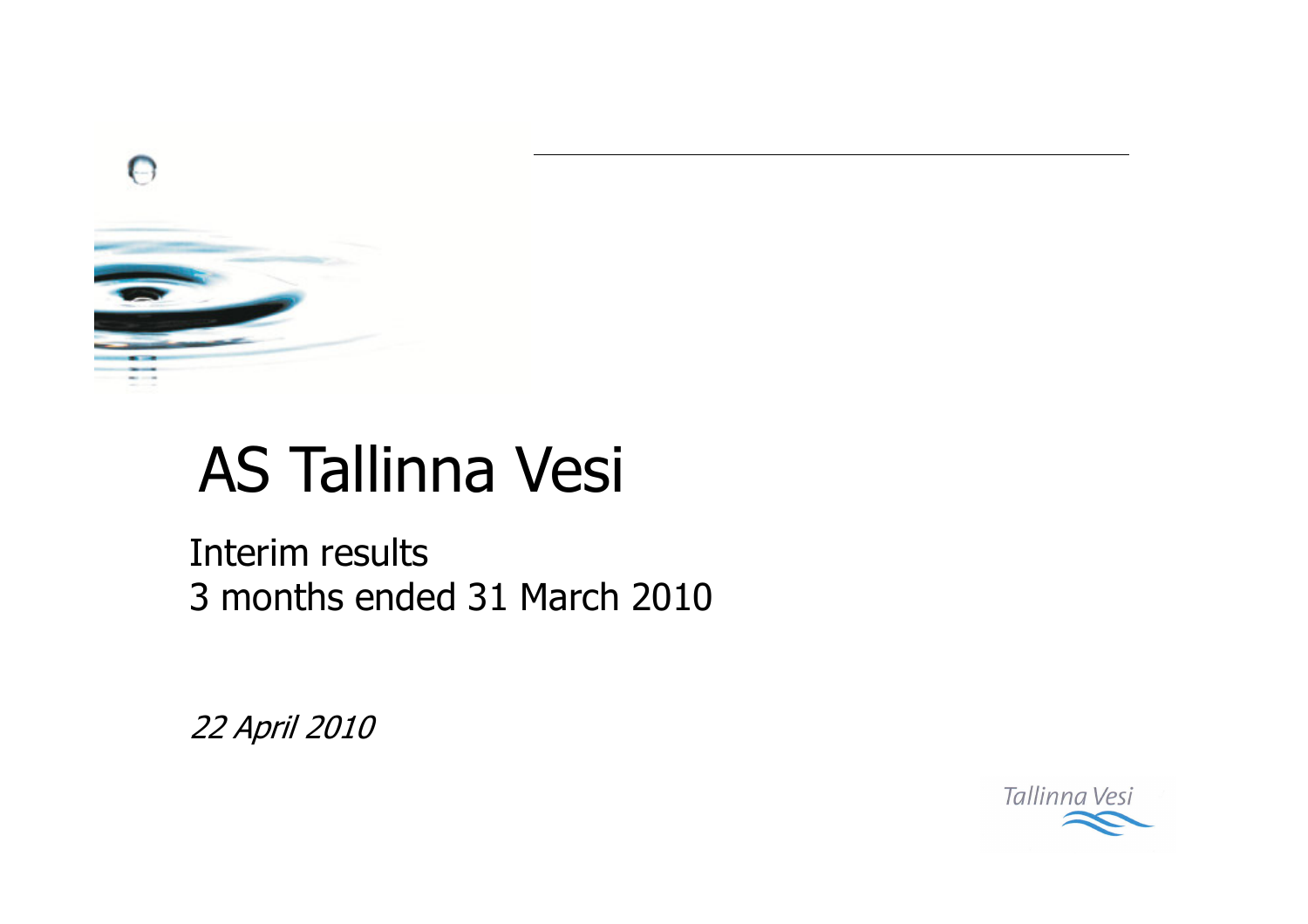### **Speakers**



Ian Plenderleith CEO, Chairman of the Management Board



Stephen Howard CFO, Member of the Management Board

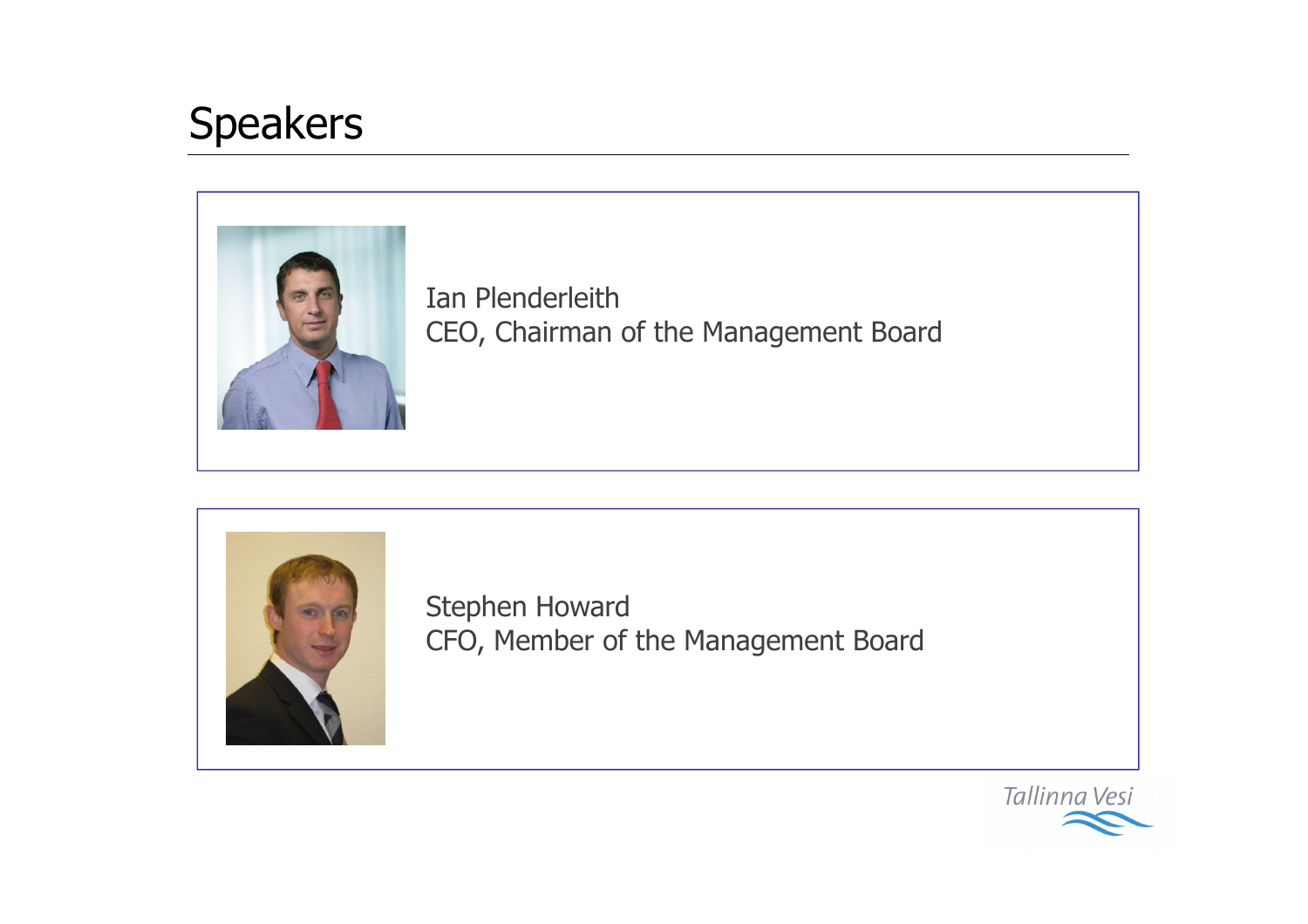### Highlights  $-$  three months of 2010

Sales from main operating activity decreased by 0.7%

5.1% decrease in operating profit from main business

Full compliance with LoS (extreme winter weather)

Crisis Plan successfully implemented after plane crash

Dividend to be proposed at AGM of 500 m EEK

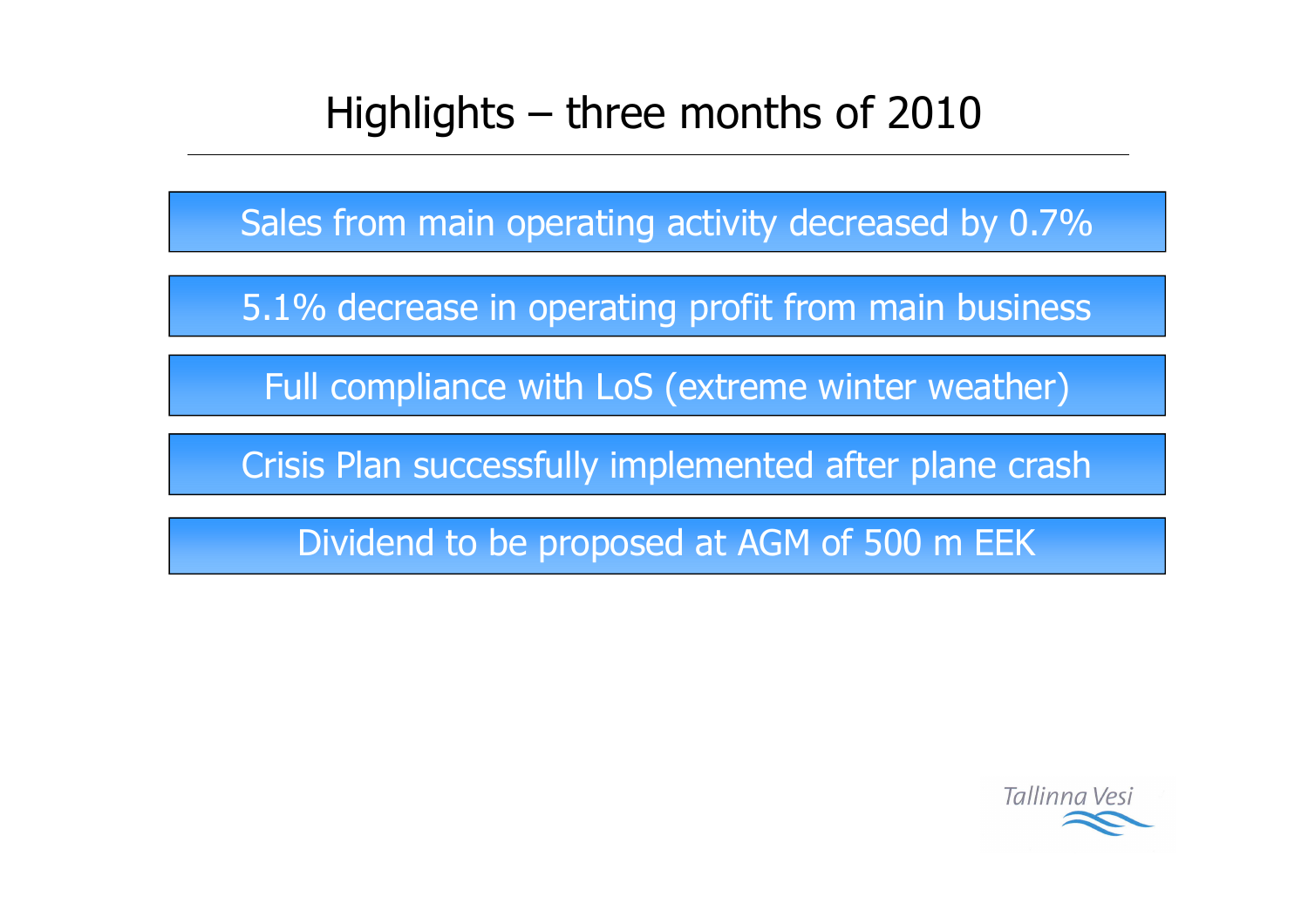### Financial Highlights in 3 mths 2010 compared to 2009

|                                  | 3 months | 3 months |               |                    |
|----------------------------------|----------|----------|---------------|--------------------|
| mln EEK                          | 2010     | 2009     | <b>Change</b> | <b>Change</b> $\%$ |
| <b>Sales</b>                     | 191,4    | 192,8    | $-1,3$        | $-0.7\%$           |
| Gross profit                     | 119,0    | 126,1    | $-7,1$        | $-5,6%$            |
| <b>Operating profit</b>          | 105,1    | 110,8    | $-5,7$        | $-5,1\%$           |
| Operating profit - main business | 100,7    | 107,4    | $-6,6$        | $-6,2%$            |
| Net profit                       | 81,9     | 98,4     | $-16,5$       | $-16,8%$           |



Tallinna Vesi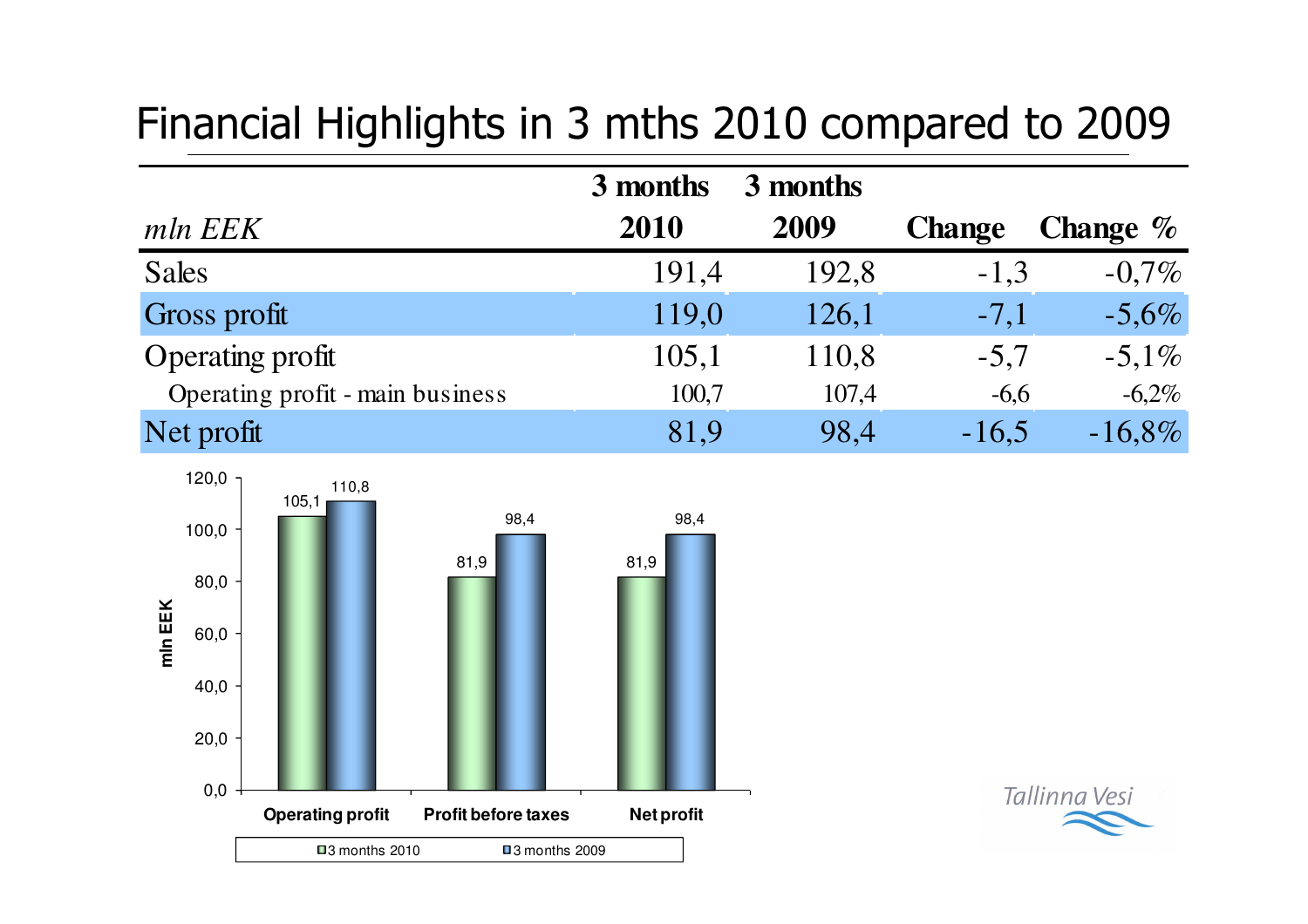### Water and Wastewater and other revenues

### **Revenues**

| million EEK                   | 3 M 2010 | 3 M 2009 | Ch. EEK       | $Ch.$ %  |
|-------------------------------|----------|----------|---------------|----------|
| Domestic                      | 94,1     | 96,8     | $-2,8$        | $-2,8%$  |
| Commercial, in area only      | 65,1     | 70,0     | $-4,9$        | $-7,0%$  |
| Commercial, outside area only | 13,5     | 6,3      | 7,2           | 113,9%   |
| Overpollution                 | 3,4      | 3,8      | $-0,4$        | $-11,2%$ |
| Water and wastewater total    | 176,1    | 177,0    | $-0,9$        | $-0,5%$  |
| <b>Volumes</b>                |          |          |               |          |
| million m3                    | 3 M 2010 | 3 M 2009 | <b>Ch. M3</b> | Ch. %    |
| Domestic                      | 6,9      | 7,1      | $-0,1$        | $-1,9%$  |
| Commercial, in area only      | 2,1      | 2,2      | $-0,1$        | $-6,0%$  |
| Commercial, outside area only | 1,4      | 0,8      | 0,6           | 70,0%    |
|                               |          |          |               |          |

 $\triangleright$  Other main business revenues 15.3 mln EEK, by 0.4 mln EEK or 2.6% lower y-o-y

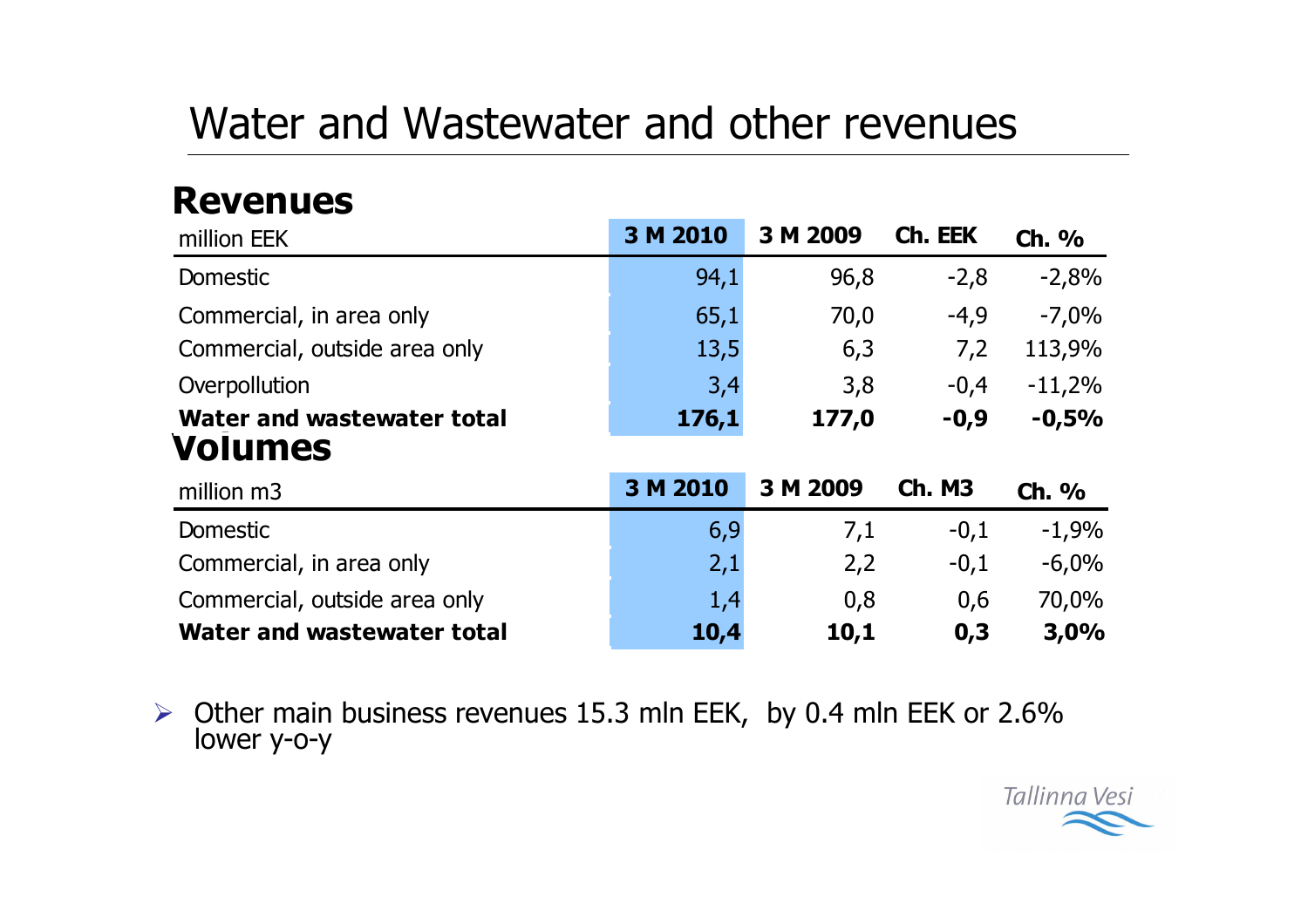## Costs: 3 mths 2010 compared to 3 mths 2009

#### Underlying cost base 1.6 mln Kroons higher than three months of 2009

- $\triangleright$  COGS main operating activities by 8.6% or 5.7 mln EEK higher y-o-y,<br>1.6mln or 2.4% higher excluding the costs related to the Maardu's operations
- $\triangleright$  Marketing costs 0.2 mln EEK lower
- Administration costs 1.4 mln FFK lower

Results impacted by the following macroeconomic indexes:

 $\checkmark$  CPI increase/decrease in 2008 +10.4%, 2009 −0.1%  $\checkmark$  June end CPI applicable to the tariff  $-0.9\%$  $\sqrt{14.1\%}$  Real GDP decrease 2008 -3.6%, 2009 -14.1%

- $\triangleright$  Other net revenues 0.2 mln FFK lower
- Financial costs 10.8 mln EEK higher  $\blacktriangleright$

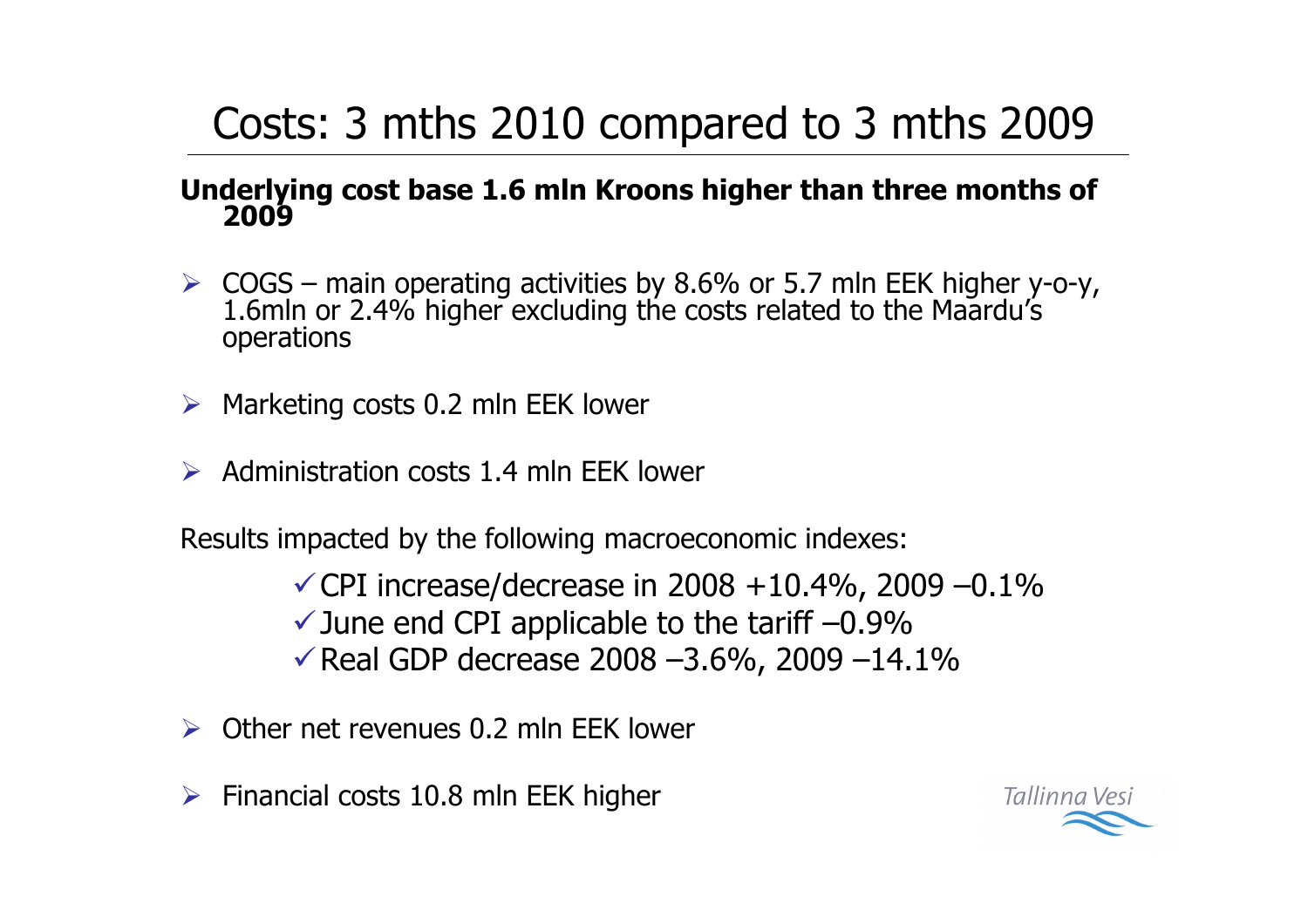### **Cash Position**



Cash balances by 92.8m'EEK higher than as of 31 December 2009  $\blacktriangleright$ 

Tallinna Vesi